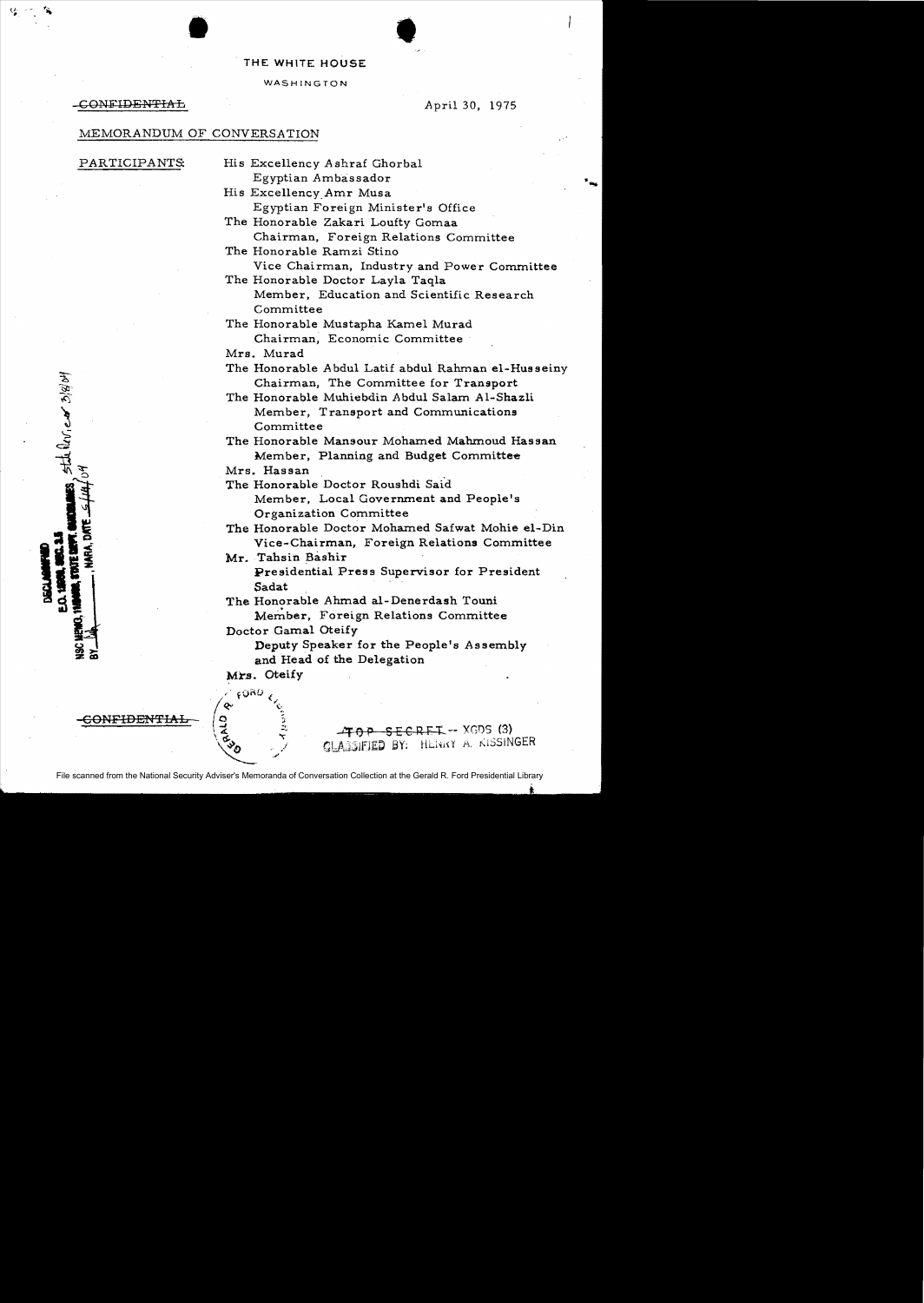$\begin{array}{ccc} \begin{array}{ccc} \text{...} & \text{...} & \text{...} \end{array} \end{array}$ 

PARTICIPANTS: President Gerald R. Ford

- (Continued) The Honorable Henry R. Kissinger Secretary of State
	- Lieutenant General Brent Scowcroft , Deputy Assistant to the President for National Security Affairs
	- Mr. Robert B. Oakley National Security Council Staff
	- Mr. H. Freeman Matthews Director of Egyptian Affairs - NEA Department of State

TIME AND PLACE: April 30, 1975 - 10:00 a. m. The Cabinet Room

President: **Enters room with Secretary Kissinger**, makes circuit of table, shaking hands with each of Egyptians] We will have a press photo session first; it will take about one minute.

> [To Dr. Oteify]: This is where the Secretary of State sits at the meetings of the National Security Council. You see he has been demoted.

[To Egyptian Delegation as a whole]: It is a great pleasure for me to have you here. As an ex-parliamentarian, I have a very special feeling for those who work in the legislative branch. Your program is a good one, coming to meet our Congress and travelling around the country. Please give President Sadat my thanks for his courtesy to our Congressmen and Senators who have recently visited Egypt. I have talked to many of them and they have all been very favorably impres sed. There is now a much better understanding in Congress that all of us--the United States, Israel and the Arabs--need to work hard toward peace. I assure you this Administration will accept no stagnation or stalemate. We must keep the momentum of peace going. Meanwhile, we also



.ON<del>FID ENTIA L</del>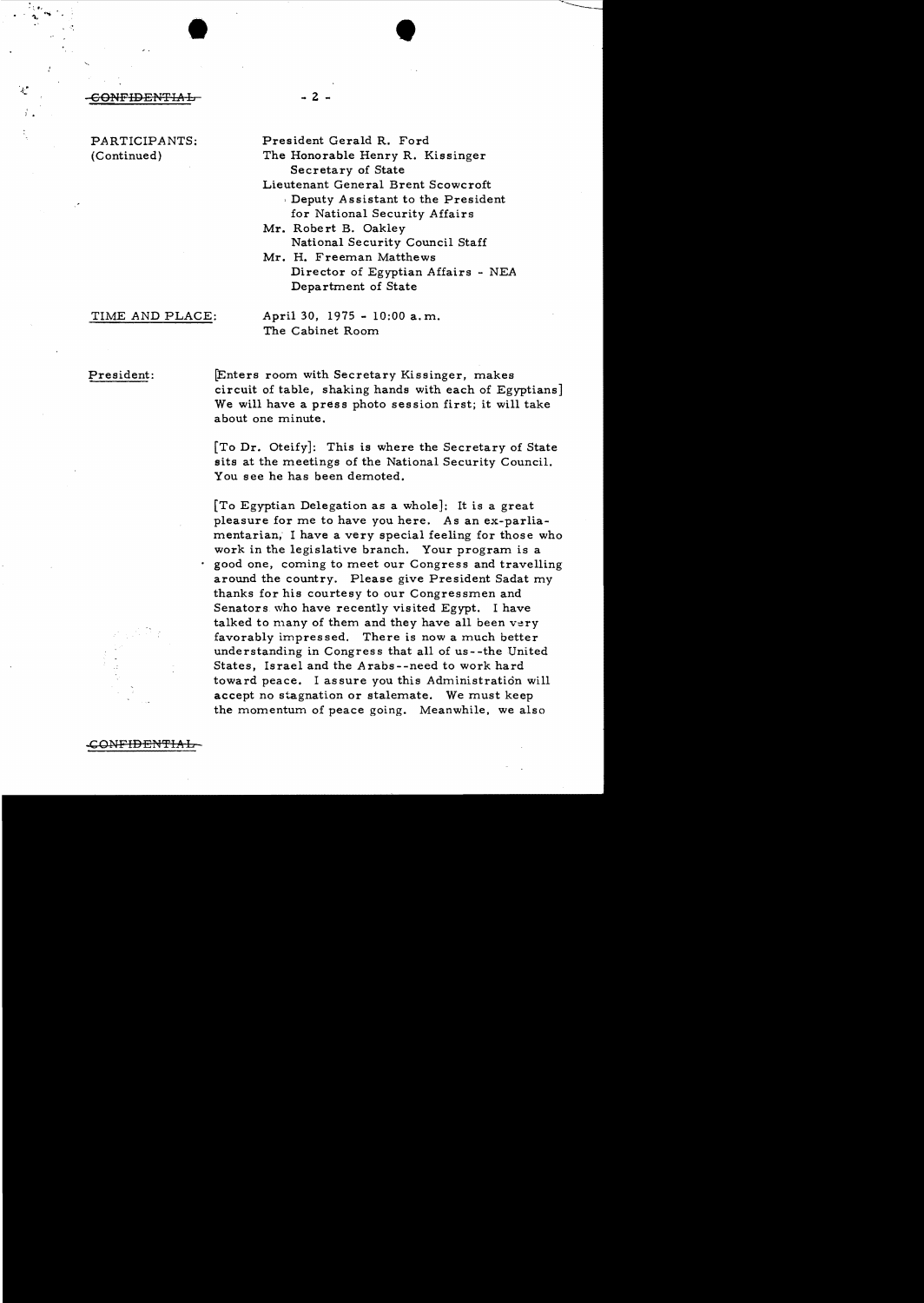$\bullet$ CONFIDENTIAL - 3 -

> want to build better bridges between the U.S. and Egypt. We are glad to again have diplomatic relations and to have such a fine Ambassador as Ambassador Ghorbal and we want to strengthen relations between us, not just on a formal basis. but on a constructive basis. We have been able to get \$ZSO.million from Congress this year and 600, 000 tons of PL 480. These are concrete indications of how we want to strengthen and broaden relations with the Egyptian people and not only President Sadat. The Egyptian and American people have long had an understanding between them, even in the difficult periods. I am delighted to have you and your Ambassador here. Please take my personal greetings to President Sadat. I hope to meet him sometime in the near future, so we can work together even more closely for peace in the Middle East.

Dr. Oteify: I had planned to start my remarks with the usual courtesies but after hearing your remarks about no stagnation I am changing my own words. It was very good to hear these words from the President of the United States. You are a great President of a great country. Your image in the Middle East is one of a strong and wise statesman, a man of principle. For several years of war and bad relations between the U. S. and Egypt, we suffered. Now we are trying to open a new page. We believe that under your Administration we can achieve peace. You have made a big effort. Your Secretary of State has been several times to Egypt and the Middle East. Despite the suspension--we do not say failure--of the recent talks we are determined to continue the effort to find peace for the area. There is an identity of interest in peace for the U. S., Egypt, the Middle East and the entire world. But the time factor is very important. I am not asking for details but as your reassessment continues I am sure you will take into consideration the behavior of the parties during the recent talks. It is very kind of you to take the time to meet with us and I want to end my words by presenting you this book on 1,000 years of Cairo's history. We hope some day you can see it yourself.

-€O~IFIDEnTIAb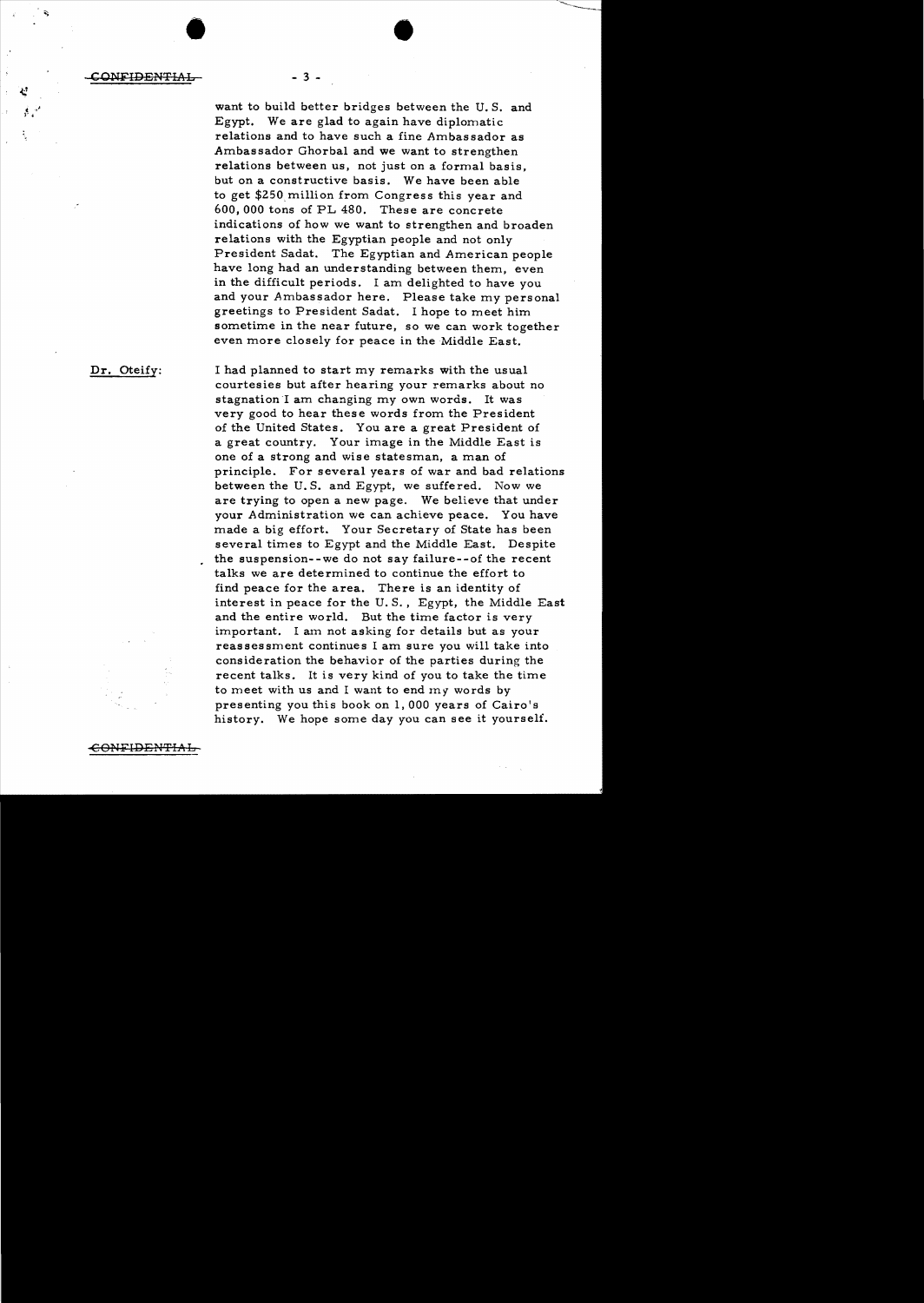<del>.CONFIDENTIA l</del>

President: Thank you for the beautiful book. I hope Mrs. Ford and I can visit your city. The Secretary of State has told me of your warm welcome and hospitality. I also recall the very warm welcome you extended to President Nixon.

 $\bullet$   $\bullet$ 

- 4 ..,

- Mrs. Taqla: I want you to have this papyrus with your name on it in hieroglyphics. There is also one for Mrs. Ford. I am sorry to miss her.
- President: Thank you very much. She is on her way to New York City today but she will be very grateful, and very sorry to have missed you.
- Mr. Touni: I also want you to have a copy of my book on the history of ancient Egypt.
- President: Thank you, I shall treasure it. Now, there is about three minutes in which I would be glad to talk and answer any questions you might have.
- Dr. Mohie el-Din: We understand you are going to give Israel more arms. We hope the amount will be limited.
- President: You can be sure we will analyze this thing very carefully. No decisions have been made. We are saying to everyone, hold off so we can work for peace and not for war. So we will be very careful.
- Kissinger: . Mrs. Taqla). This lady has two questions. for you (referring to
- Mrs. Tagla: I love the U. S. so much that I hope, for the best interest of the US, that you will be running again.
- President: Despite the rumors you may hear, I definitely intend to run. I have not filed my name officially since once this happens, there are all sorts of restrictions and regulations to follow. But you can be sure that I will run again.